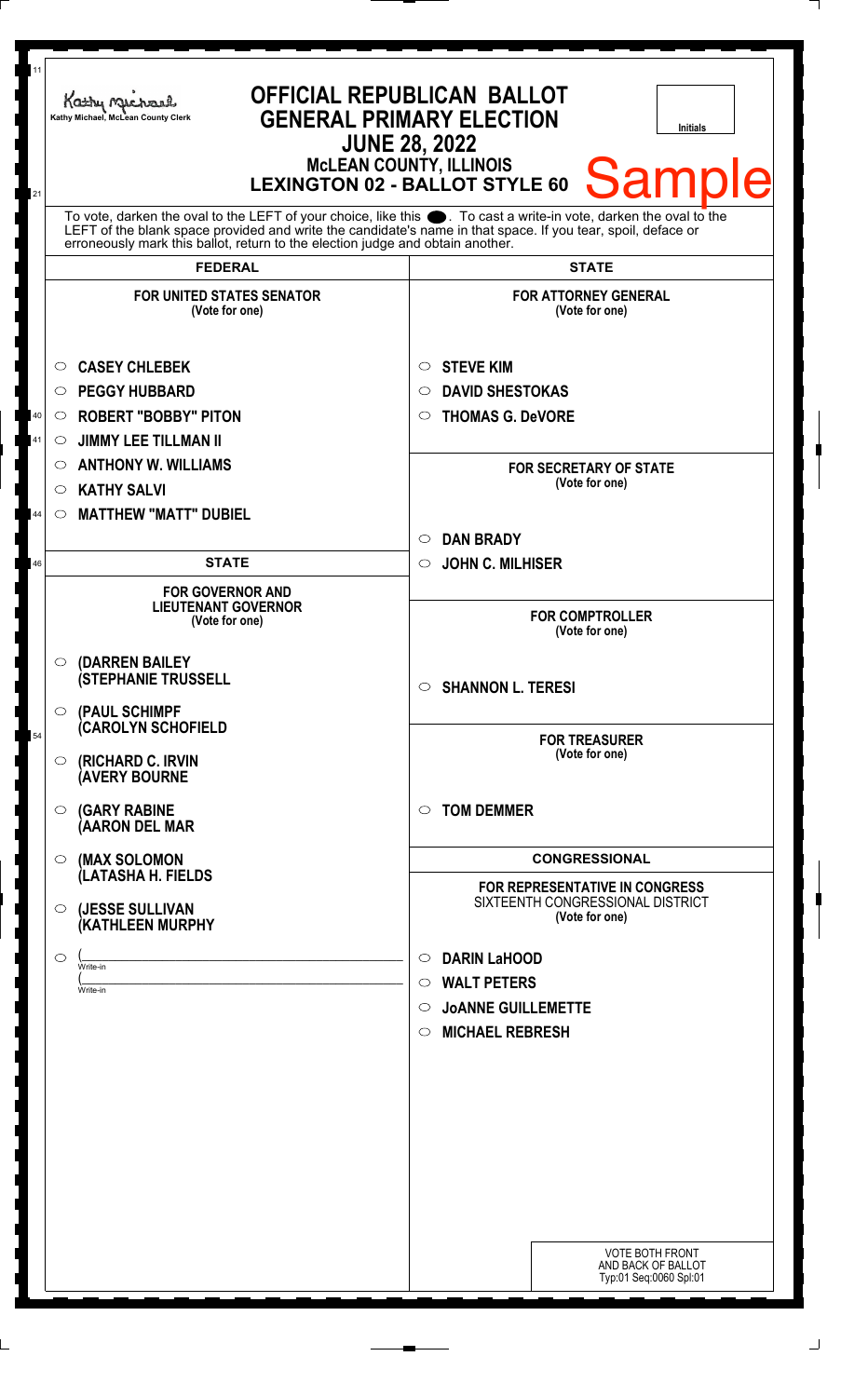|                                                                                                                            | <b>OFFICIAL REPUBLICAN BALLOT - GENERAL PRIMARY ELECTION - JUNE 28, 2022</b>                                                        |
|----------------------------------------------------------------------------------------------------------------------------|-------------------------------------------------------------------------------------------------------------------------------------|
| <b>LEGISLATIVE</b>                                                                                                         | <b>JUDICIAL</b>                                                                                                                     |
| <b>FOR STATE SENATOR</b><br>FIFTY-THIRD LEGISLATIVE DISTRICT<br>(Vote for one)                                             | FOR JUDGE OF THE CIRCUIT COURT<br>ELEVENTH JUDICIAL CIRCUIT<br>(To fill the vacancy of the Hon. Scott Drazewski)<br>(Vote for one)  |
| <b>JASON BARICKMAN</b><br>$\circ$                                                                                          | <b>CARLA BARNES</b><br>$\circ$                                                                                                      |
| <b>REPRESENTATIVE</b>                                                                                                      |                                                                                                                                     |
| <b>FOR REPRESENTATIVE</b><br>IN THE GENERAL ASSEMBLY<br>ONE HUNDRED AND FIFTH<br>REPRESENTATIVE DISTRICT<br>(Vote for one) | FOR JUDGE OF THE CIRCUIT COURT<br>ELEVENTH JUDICIAL CIRCUIT<br>(To fill the vacancy of the Hon. Paul G. Lawrence)<br>(Vote for one) |
| <b>DONALD RAY RIENTS</b><br>$\circ$                                                                                        | <b>DON KNAPP</b><br>$\circ$                                                                                                         |
| <b>DENNIS TIPSWORD, JR.</b><br>$\circ$                                                                                     | <b>AMY McFARLAND</b><br>$\circ$                                                                                                     |
| <b>MIKE KIRKTON</b><br>$\circ$                                                                                             |                                                                                                                                     |
| <b>KYLE HAM</b><br>$\circ$                                                                                                 | <b>PRECINCT</b>                                                                                                                     |
| <b>COUNTY</b>                                                                                                              | FOR PRECINCT COMMITTEEPERSON<br><b>LEXINGTON 02</b>                                                                                 |
| <b>FOR COUNTY CLERK</b>                                                                                                    | (Vote for one)                                                                                                                      |
| (Vote for one)                                                                                                             | <b>BRANDON A. HEPNER</b><br>$\circ$                                                                                                 |
| <b>KATHY MICHAEL</b><br>$\circ$                                                                                            |                                                                                                                                     |
| <b>FOR COUNTY TREASURER</b><br>(Vote for one)                                                                              |                                                                                                                                     |
| <b>REBECCA C. McNEIL</b><br>$\circ$                                                                                        |                                                                                                                                     |
| <b>FOR COUNTY SHERIFF</b><br>(Vote for one)                                                                                |                                                                                                                                     |
| <b>MATT LANE</b><br>$\circ$                                                                                                |                                                                                                                                     |
| <b>REGIONAL OFFICE</b><br>OF EDUCATION                                                                                     |                                                                                                                                     |
| FOR REGIONAL SUPERINTENDENT OF SCHOOLS<br>(DeWITT, LIVINGSTON, LOGAN AND McLEAN COUNTIES)<br>(Vote for one)                |                                                                                                                                     |
| <b>MARK E. JONTRY</b><br>$\circ$                                                                                           |                                                                                                                                     |
| <b>COUNTY BOARD</b>                                                                                                        |                                                                                                                                     |
| <b>FOR COUNTY BOARD MEMBER</b><br><b>COUNTY BOARD DISTRICT 1</b><br>(Vote for not more than two)                           |                                                                                                                                     |
| <b>ADAM REEVES</b><br>O                                                                                                    |                                                                                                                                     |
| $\circlearrowright$                                                                                                        | YOU HAVE NOW                                                                                                                        |
| Write-in                                                                                                                   | <b>COMPLETED VOTING</b>                                                                                                             |
|                                                                                                                            | <b>VOTE BOTH FRONT</b><br>AND BACK OF BALLOT<br>Typ:01 Seq:0060 Spl:01                                                              |

 $\perp$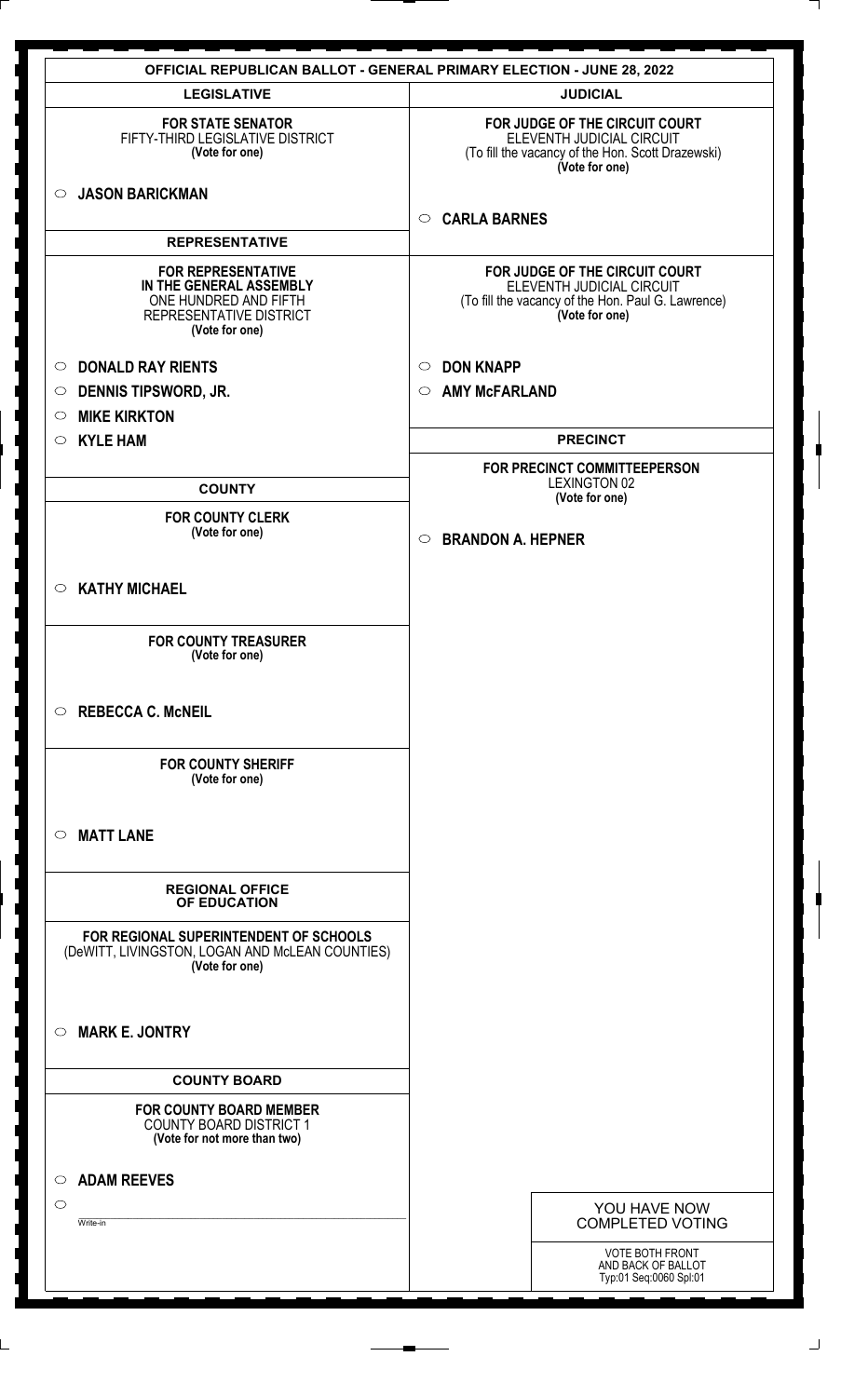| <b>McLEAN COUNTY, ILLINOIS</b><br><b>LEXINGTON 02 - BALLOT STYLE 61</b><br>21<br>To vote, darken the oval to the LEFT of your choice, like this ●. To cast a write-in vote, darken the oval to the<br>LEFT of the blank space provided and write the candidate's name in that space. If you tear, spoil, deface or<br>erroneously mark this ballot, return to the election judge and obtain another.<br><b>FEDERAL</b><br><b>STATE</b><br><b>FOR UNITED STATES SENATOR</b><br><b>FOR ATTORNEY GENERAL</b><br>(Vote for one)<br>(Vote for one)<br><b>CASEY CHLEBEK</b><br><b>STEVE KIM</b><br>$\circ$<br>$\circ$<br><b>PEGGY HUBBARD</b><br><b>DAVID SHESTOKAS</b><br>$\circ$<br>$\circ$<br><b>ROBERT "BOBBY" PITON</b><br><b>THOMAS G. DeVORE</b><br>40<br>$\circ$<br>$\circ$<br><b>JIMMY LEE TILLMAN II</b><br>41<br>$\circ$<br><b>ANTHONY W. WILLIAMS</b><br>$\circ$<br><b>FOR SECRETARY OF STATE</b><br>(Vote for one)<br><b>KATHY SALVI</b><br>O<br><b>MATTHEW "MATT" DUBIEL</b><br>44<br>$\circ$<br><b>DAN BRADY</b><br>$\circ$<br><b>STATE</b><br><b>JOHN C. MILHISER</b><br>$\circ$<br>47<br><b>FOR GOVERNOR AND</b><br><b>LIEUTENANT GOVERNOR</b><br><b>FOR COMPTROLLER</b><br>(Vote for one)<br>(Vote for one)<br>(DARREN BAILEY<br>51<br>$\circ$<br><b>(STEPHANIE TRUSSELL</b><br><b>SHANNON L. TERESI</b><br>$\circ$<br>$\circ$ (PAUL SCHIMPF<br><b>CAROLYN SCHOFIELD</b><br><b>FOR TREASURER</b><br>(Vote for one)<br>(RICHARD C. IRVIN<br>$\circ$<br><b>(AVERY BOURNE</b><br><b>(GARY RABINE</b><br><b>TOM DEMMER</b><br>$\bigcirc$<br>$\circ$<br>(AARON DEL MAR<br><b>CONGRESSIONAL</b><br>(MAX SOLOMON<br>$\circ$<br>(LATASHA H. FIELDS<br>FOR REPRESENTATIVE IN CONGRESS<br>SIXTEENTH CONGRESSIONAL DISTRICT<br>(JESSE SULLIVAN<br>$\circ$<br>(Vote for one)<br>(KATHLEEN MURPHY<br><b>DARIN LaHOOD</b><br>$\circ$<br>$\circ$<br>Write-in<br><b>WALT PETERS</b><br>$\circ$<br>Write-in<br><b>JOANNE GUILLEMETTE</b><br>$\circ$<br><b>MICHAEL REBRESH</b><br>$\circ$ | 11 | Kathy Michael<br>Kathy Michael, McLean County Clerk | <b>OFFICIAL REPUBLICAN BALLOT</b><br><b>GENERAL PRIMARY ELECTION</b><br><b>Initials</b><br><b>JUNE 28, 2022</b> |
|-------------------------------------------------------------------------------------------------------------------------------------------------------------------------------------------------------------------------------------------------------------------------------------------------------------------------------------------------------------------------------------------------------------------------------------------------------------------------------------------------------------------------------------------------------------------------------------------------------------------------------------------------------------------------------------------------------------------------------------------------------------------------------------------------------------------------------------------------------------------------------------------------------------------------------------------------------------------------------------------------------------------------------------------------------------------------------------------------------------------------------------------------------------------------------------------------------------------------------------------------------------------------------------------------------------------------------------------------------------------------------------------------------------------------------------------------------------------------------------------------------------------------------------------------------------------------------------------------------------------------------------------------------------------------------------------------------------------------------------------------------------------------------------------------------------------------------------------------------------------------------------------------------------------------------------------------------------------------------------|----|-----------------------------------------------------|-----------------------------------------------------------------------------------------------------------------|
|                                                                                                                                                                                                                                                                                                                                                                                                                                                                                                                                                                                                                                                                                                                                                                                                                                                                                                                                                                                                                                                                                                                                                                                                                                                                                                                                                                                                                                                                                                                                                                                                                                                                                                                                                                                                                                                                                                                                                                                     |    |                                                     | <b>Sample</b>                                                                                                   |
|                                                                                                                                                                                                                                                                                                                                                                                                                                                                                                                                                                                                                                                                                                                                                                                                                                                                                                                                                                                                                                                                                                                                                                                                                                                                                                                                                                                                                                                                                                                                                                                                                                                                                                                                                                                                                                                                                                                                                                                     |    |                                                     |                                                                                                                 |
|                                                                                                                                                                                                                                                                                                                                                                                                                                                                                                                                                                                                                                                                                                                                                                                                                                                                                                                                                                                                                                                                                                                                                                                                                                                                                                                                                                                                                                                                                                                                                                                                                                                                                                                                                                                                                                                                                                                                                                                     |    |                                                     |                                                                                                                 |
|                                                                                                                                                                                                                                                                                                                                                                                                                                                                                                                                                                                                                                                                                                                                                                                                                                                                                                                                                                                                                                                                                                                                                                                                                                                                                                                                                                                                                                                                                                                                                                                                                                                                                                                                                                                                                                                                                                                                                                                     |    |                                                     |                                                                                                                 |
|                                                                                                                                                                                                                                                                                                                                                                                                                                                                                                                                                                                                                                                                                                                                                                                                                                                                                                                                                                                                                                                                                                                                                                                                                                                                                                                                                                                                                                                                                                                                                                                                                                                                                                                                                                                                                                                                                                                                                                                     |    |                                                     |                                                                                                                 |
|                                                                                                                                                                                                                                                                                                                                                                                                                                                                                                                                                                                                                                                                                                                                                                                                                                                                                                                                                                                                                                                                                                                                                                                                                                                                                                                                                                                                                                                                                                                                                                                                                                                                                                                                                                                                                                                                                                                                                                                     |    |                                                     |                                                                                                                 |
|                                                                                                                                                                                                                                                                                                                                                                                                                                                                                                                                                                                                                                                                                                                                                                                                                                                                                                                                                                                                                                                                                                                                                                                                                                                                                                                                                                                                                                                                                                                                                                                                                                                                                                                                                                                                                                                                                                                                                                                     |    |                                                     |                                                                                                                 |
|                                                                                                                                                                                                                                                                                                                                                                                                                                                                                                                                                                                                                                                                                                                                                                                                                                                                                                                                                                                                                                                                                                                                                                                                                                                                                                                                                                                                                                                                                                                                                                                                                                                                                                                                                                                                                                                                                                                                                                                     |    |                                                     |                                                                                                                 |
|                                                                                                                                                                                                                                                                                                                                                                                                                                                                                                                                                                                                                                                                                                                                                                                                                                                                                                                                                                                                                                                                                                                                                                                                                                                                                                                                                                                                                                                                                                                                                                                                                                                                                                                                                                                                                                                                                                                                                                                     |    |                                                     |                                                                                                                 |
|                                                                                                                                                                                                                                                                                                                                                                                                                                                                                                                                                                                                                                                                                                                                                                                                                                                                                                                                                                                                                                                                                                                                                                                                                                                                                                                                                                                                                                                                                                                                                                                                                                                                                                                                                                                                                                                                                                                                                                                     |    |                                                     |                                                                                                                 |
|                                                                                                                                                                                                                                                                                                                                                                                                                                                                                                                                                                                                                                                                                                                                                                                                                                                                                                                                                                                                                                                                                                                                                                                                                                                                                                                                                                                                                                                                                                                                                                                                                                                                                                                                                                                                                                                                                                                                                                                     |    |                                                     |                                                                                                                 |
|                                                                                                                                                                                                                                                                                                                                                                                                                                                                                                                                                                                                                                                                                                                                                                                                                                                                                                                                                                                                                                                                                                                                                                                                                                                                                                                                                                                                                                                                                                                                                                                                                                                                                                                                                                                                                                                                                                                                                                                     |    |                                                     |                                                                                                                 |
|                                                                                                                                                                                                                                                                                                                                                                                                                                                                                                                                                                                                                                                                                                                                                                                                                                                                                                                                                                                                                                                                                                                                                                                                                                                                                                                                                                                                                                                                                                                                                                                                                                                                                                                                                                                                                                                                                                                                                                                     |    |                                                     |                                                                                                                 |
|                                                                                                                                                                                                                                                                                                                                                                                                                                                                                                                                                                                                                                                                                                                                                                                                                                                                                                                                                                                                                                                                                                                                                                                                                                                                                                                                                                                                                                                                                                                                                                                                                                                                                                                                                                                                                                                                                                                                                                                     |    |                                                     |                                                                                                                 |
|                                                                                                                                                                                                                                                                                                                                                                                                                                                                                                                                                                                                                                                                                                                                                                                                                                                                                                                                                                                                                                                                                                                                                                                                                                                                                                                                                                                                                                                                                                                                                                                                                                                                                                                                                                                                                                                                                                                                                                                     |    |                                                     |                                                                                                                 |
|                                                                                                                                                                                                                                                                                                                                                                                                                                                                                                                                                                                                                                                                                                                                                                                                                                                                                                                                                                                                                                                                                                                                                                                                                                                                                                                                                                                                                                                                                                                                                                                                                                                                                                                                                                                                                                                                                                                                                                                     |    |                                                     |                                                                                                                 |
|                                                                                                                                                                                                                                                                                                                                                                                                                                                                                                                                                                                                                                                                                                                                                                                                                                                                                                                                                                                                                                                                                                                                                                                                                                                                                                                                                                                                                                                                                                                                                                                                                                                                                                                                                                                                                                                                                                                                                                                     |    |                                                     |                                                                                                                 |
|                                                                                                                                                                                                                                                                                                                                                                                                                                                                                                                                                                                                                                                                                                                                                                                                                                                                                                                                                                                                                                                                                                                                                                                                                                                                                                                                                                                                                                                                                                                                                                                                                                                                                                                                                                                                                                                                                                                                                                                     |    |                                                     |                                                                                                                 |
|                                                                                                                                                                                                                                                                                                                                                                                                                                                                                                                                                                                                                                                                                                                                                                                                                                                                                                                                                                                                                                                                                                                                                                                                                                                                                                                                                                                                                                                                                                                                                                                                                                                                                                                                                                                                                                                                                                                                                                                     |    |                                                     |                                                                                                                 |
|                                                                                                                                                                                                                                                                                                                                                                                                                                                                                                                                                                                                                                                                                                                                                                                                                                                                                                                                                                                                                                                                                                                                                                                                                                                                                                                                                                                                                                                                                                                                                                                                                                                                                                                                                                                                                                                                                                                                                                                     |    |                                                     |                                                                                                                 |
|                                                                                                                                                                                                                                                                                                                                                                                                                                                                                                                                                                                                                                                                                                                                                                                                                                                                                                                                                                                                                                                                                                                                                                                                                                                                                                                                                                                                                                                                                                                                                                                                                                                                                                                                                                                                                                                                                                                                                                                     |    |                                                     |                                                                                                                 |
|                                                                                                                                                                                                                                                                                                                                                                                                                                                                                                                                                                                                                                                                                                                                                                                                                                                                                                                                                                                                                                                                                                                                                                                                                                                                                                                                                                                                                                                                                                                                                                                                                                                                                                                                                                                                                                                                                                                                                                                     |    |                                                     |                                                                                                                 |
|                                                                                                                                                                                                                                                                                                                                                                                                                                                                                                                                                                                                                                                                                                                                                                                                                                                                                                                                                                                                                                                                                                                                                                                                                                                                                                                                                                                                                                                                                                                                                                                                                                                                                                                                                                                                                                                                                                                                                                                     |    |                                                     |                                                                                                                 |
|                                                                                                                                                                                                                                                                                                                                                                                                                                                                                                                                                                                                                                                                                                                                                                                                                                                                                                                                                                                                                                                                                                                                                                                                                                                                                                                                                                                                                                                                                                                                                                                                                                                                                                                                                                                                                                                                                                                                                                                     |    |                                                     |                                                                                                                 |
|                                                                                                                                                                                                                                                                                                                                                                                                                                                                                                                                                                                                                                                                                                                                                                                                                                                                                                                                                                                                                                                                                                                                                                                                                                                                                                                                                                                                                                                                                                                                                                                                                                                                                                                                                                                                                                                                                                                                                                                     |    |                                                     |                                                                                                                 |
|                                                                                                                                                                                                                                                                                                                                                                                                                                                                                                                                                                                                                                                                                                                                                                                                                                                                                                                                                                                                                                                                                                                                                                                                                                                                                                                                                                                                                                                                                                                                                                                                                                                                                                                                                                                                                                                                                                                                                                                     |    |                                                     |                                                                                                                 |
|                                                                                                                                                                                                                                                                                                                                                                                                                                                                                                                                                                                                                                                                                                                                                                                                                                                                                                                                                                                                                                                                                                                                                                                                                                                                                                                                                                                                                                                                                                                                                                                                                                                                                                                                                                                                                                                                                                                                                                                     |    |                                                     |                                                                                                                 |
|                                                                                                                                                                                                                                                                                                                                                                                                                                                                                                                                                                                                                                                                                                                                                                                                                                                                                                                                                                                                                                                                                                                                                                                                                                                                                                                                                                                                                                                                                                                                                                                                                                                                                                                                                                                                                                                                                                                                                                                     |    |                                                     |                                                                                                                 |
|                                                                                                                                                                                                                                                                                                                                                                                                                                                                                                                                                                                                                                                                                                                                                                                                                                                                                                                                                                                                                                                                                                                                                                                                                                                                                                                                                                                                                                                                                                                                                                                                                                                                                                                                                                                                                                                                                                                                                                                     |    |                                                     |                                                                                                                 |
|                                                                                                                                                                                                                                                                                                                                                                                                                                                                                                                                                                                                                                                                                                                                                                                                                                                                                                                                                                                                                                                                                                                                                                                                                                                                                                                                                                                                                                                                                                                                                                                                                                                                                                                                                                                                                                                                                                                                                                                     |    |                                                     |                                                                                                                 |
| AND BACK OF BALLOT<br>Typ:01 Seq:0061 Spl:01                                                                                                                                                                                                                                                                                                                                                                                                                                                                                                                                                                                                                                                                                                                                                                                                                                                                                                                                                                                                                                                                                                                                                                                                                                                                                                                                                                                                                                                                                                                                                                                                                                                                                                                                                                                                                                                                                                                                        |    |                                                     | <b>VOTE BOTH FRONT</b>                                                                                          |